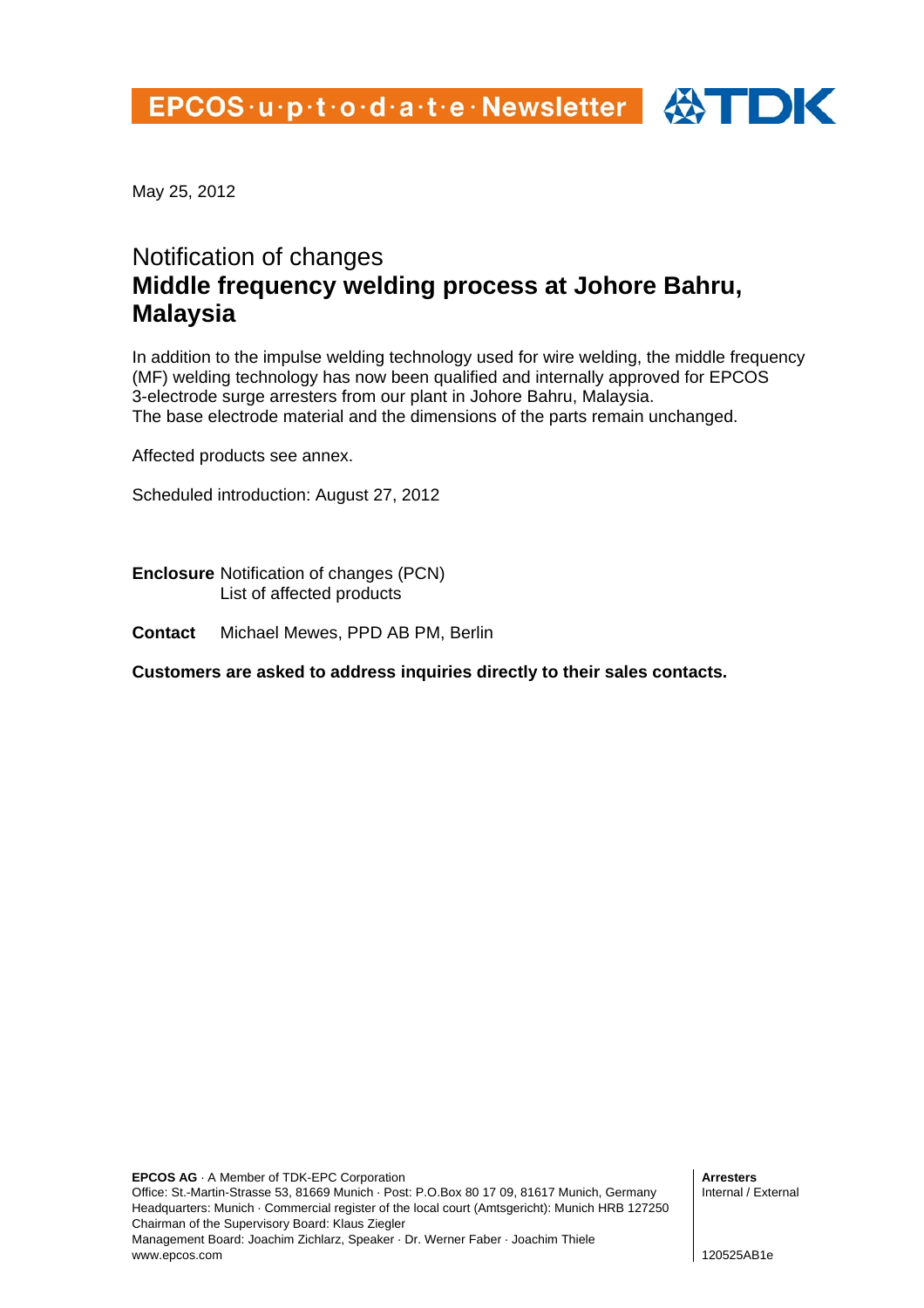

#### **Product / Process Change Notification Produkt-/ Prozess-Änderungsmitteilung**

| 1. ID No. / ID-Nr.: PPD 02/T117                                                                                                                                                                                                                                                                                                                                                                                     |              | 2. Date of announcement / Datum der Ankündigung: May 25, 2012 |                                                 |                                             |
|---------------------------------------------------------------------------------------------------------------------------------------------------------------------------------------------------------------------------------------------------------------------------------------------------------------------------------------------------------------------------------------------------------------------|--------------|---------------------------------------------------------------|-------------------------------------------------|---------------------------------------------|
| 3. Type $/$<br>Produktgruppe:                                                                                                                                                                                                                                                                                                                                                                                       |              | Old ordering code /<br>Alte Bestell-Nr.:                      | New ordering code /<br><b>Neue Bestell-Nr.:</b> | Customer part number /<br>Kundensachnummer: |
| 3-electrode surge                                                                                                                                                                                                                                                                                                                                                                                                   | See annex/   |                                                               | No change/                                      |                                             |
| arresters from Johore<br>Bahru, Malaysia/                                                                                                                                                                                                                                                                                                                                                                           | Siehe Anlage |                                                               | Keine Änderung                                  |                                             |
| 3-Elektroden-Ableiter<br>aus Johore Bahru/<br>Malaysia                                                                                                                                                                                                                                                                                                                                                              |              |                                                               |                                                 |                                             |
| 4. Description of change / Beschreibung der Änderung:                                                                                                                                                                                                                                                                                                                                                               |              |                                                               |                                                 |                                             |
| Implementation of middle frequency (MF) welding process at EPCOS location Johore Bahru, Malaysia.<br>In addition to the impulse welding technology used for wire welding, the MF welding technology, which is<br>already implemented for many products in Xiaogan, China, has now been qualified and internally<br>approved. The base electrode material and the dimensions of the parts remain unchanged. /        |              |                                                               |                                                 |                                             |
| Einführung des MF-Schweißprozesses am EPCOS Standort Johore Bahru/Malaysia.<br>Zusätzlich zur Impuls-Technologie für das Aderdrahtschweißen ist nun auch der Prozess für das Mittel-<br>Frequenz-Drahtschweißen (MF), das bereits für viele Bauelemente in Xiaogan/China eingeführt ist, intern<br>freigegeben und qualifiziert. Das Elektrodenmaterial und die Abmessungen der Bauelemente bleiben<br>unverändert. |              |                                                               |                                                 |                                             |
| 5. Effect on the product or for customers (quality, specification, lead time) /<br>Auswirkung auf das Produkt oder für den Kunden (Qualität, Spezifikation, Lieferzeiten):                                                                                                                                                                                                                                          |              |                                                               |                                                 |                                             |
| The electrical and mechanical characteristics will not be affected by these changes. The product<br>specification defined in the data sheet, as well as the form, fit and function will be fulfilled and do not<br>deviate from the current production./                                                                                                                                                            |              |                                                               |                                                 |                                             |
| Die elektrischen und mechanischen Eigenschaften werden durch diese Veränderungen nicht beeinflusst.<br>Die im Datenblatt festgelegten Werte wie auch Gestalt, Passform und Funktion bleiben bestehen und<br>weichen nicht von der aktuellen Fertigung ab.                                                                                                                                                           |              |                                                               |                                                 |                                             |
| 6. Quality assurance measures / Maßnahmen zur Qualitätssicherung:                                                                                                                                                                                                                                                                                                                                                   |              |                                                               |                                                 |                                             |
| The qualification is in accordance with our internal green-light quality procedure. The investigations for<br>internal release showed no effects on the electrical and mechanical characteristics as a consequence of<br>the change described in item 4. The established control plans will consequently not be changed. All quality<br>assurance measures are maintained./                                         |              |                                                               |                                                 |                                             |
| Die Qualifikation erfolgte nach unseren internen Freigaberichtlinien. Die Untersuchungen zur internen<br>Freigabe zeigten keine Einflüsse auf die elektrischen und mechanischen Eigenschaften als Ergebnis der<br>in Abschnitt 4 beschriebenen Maßnahmen. Die eingeführten Prüfpläne wurden nicht verändert. Alle<br>Qualitätssicherungsmaßnahmen werden weitergeführt.                                             |              |                                                               |                                                 |                                             |
| 7. Scheduled date of introduction / Geplante Einführung: August 27, 2012                                                                                                                                                                                                                                                                                                                                            |              |                                                               |                                                 |                                             |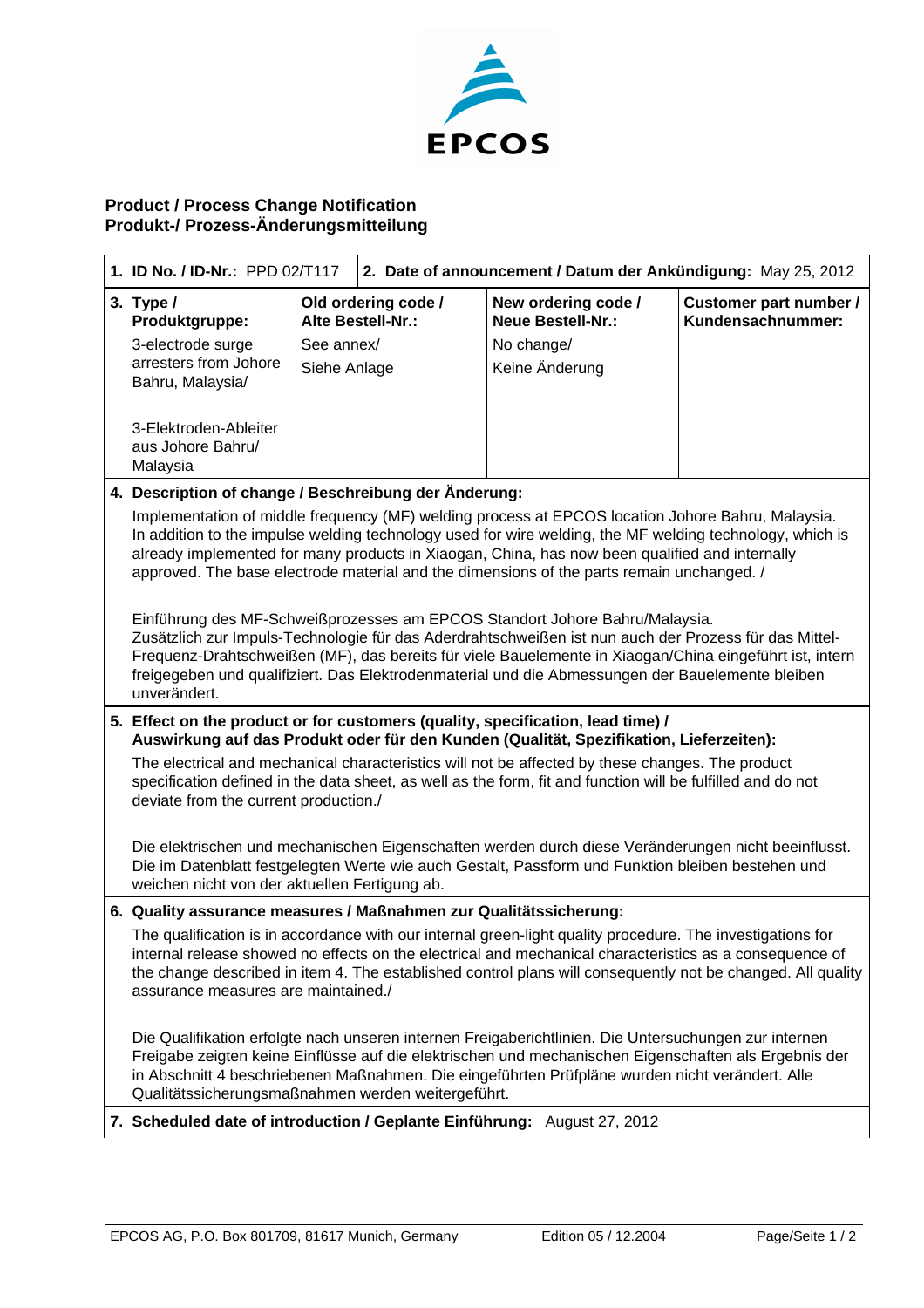

## **8. Customer feedback / Rückmeldung vom Kunden:** If EPCOS does not receive notification to the contrary within a period of 10 weeks, EPCOS assumes that the customer agrees to the change. For an interim period we cannot rule out that old as well as new products will be shipped. Falls EPCOS innerhalb von 10 Wochen keine gegenteilige Mitteilung erhält, geht EPCOS davon aus, dass die geplante Änderung vom Kunden akzeptiert ist. Innerhalb einer Übergangszeit kann es vorkommen, dass sowohl alte wie auch neue Ware geliefert wird. Quality Management: Signature Signature Name: Dr Pint sgd. Pint Product Marketing: Tel: +49 30 386 29268 Signature Fax: +49 30 386 26485 sgd. Mewes E-mail: Michael.Mewes@epcos.com Name: Michael Mewes Customer acknowledgement Customer acknowledgement Bestätigung durch den Kunden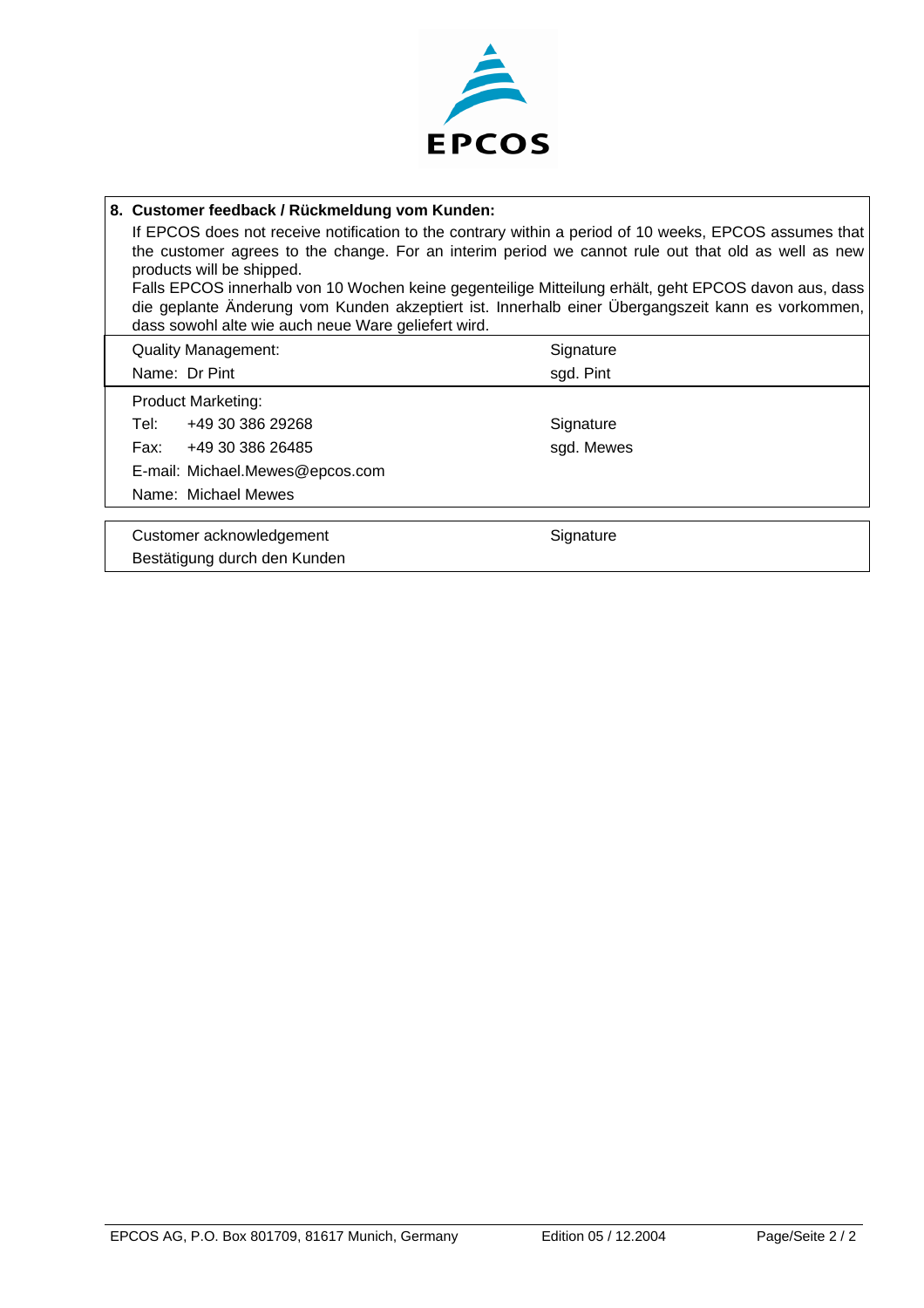

### **Annex for UPtoDATE 120525AB1 and PCN PPD 02/T117 of May 25, 2012 / Middle frequency welding process at Johore Bahru, Malaysia**

#### **Affected products**

| Series name           | <b>Type</b>   | <b>Ordering code</b> |
|-----------------------|---------------|----------------------|
| T2 Series             | T21-A90XF1PH  | B88069X1083B502      |
| <b>T2 Series</b>      | T21-A230X     | B88069X8920B252      |
| <b>T2 Series</b>      | T21-A230XF1   | B88069X7540B252      |
| <b>T2 Series</b>      | T21-A230XF4   | B88069X2391B252      |
| <b>T2 Series</b>      | T21-A230XPH   | B88069X9300B252      |
| <b>T2 Series</b>      | T21-C230XC    | B88069X6930B202      |
| <b>T2 Series</b>      | T21-A350X     | B88069X5120B252      |
| <b>T2 Series</b>      | T21-A350XPH   | B88069X1103B502      |
| <b>T2 Series</b>      | T21-C500X     | B88069X5050B202      |
| <b>T2 Series</b>      | T21-A700XPH   | B88069X9700B502      |
| <b>T2 Series</b>      | T21-A900XPH   | B88069X9901B502      |
| <b>T2 Series</b>      | T22-A90XF1    | B88069X6521B502      |
| <b>T2 Series</b>      | T22-A230X     | B88069X4591B502      |
| <b>T2 Series</b>      | T22-A230X2    | B88069X2791B502      |
| <b>T2 Series</b>      | T22-A230XCH   | B88069X7880B102      |
| T2 Series             | T22-A230XCF1  | B88069X4071B502      |
| <b>T2 Series</b>      | T22-A230XF1   | B88069X4601B502      |
| <b>T2 Series</b>      | T22-A230XH    | B88069X7991B502      |
| <b>T2 Series</b>      | T22-A250XF4   | B88069X8780B502      |
| <b>T2 Series</b>      | T22-A250XFR   | B88069X7650B502      |
| <b>T2 Series</b>      | T22-A260XDHC  | B88069X8901B502      |
| <b>T2 Series</b>      | T22-C260XCF4  | B88069X9511B103      |
| <b>T2 Series</b>      | T22-C420XCF4  | B88069X9711B103      |
| <b>T2 Series</b>      | T23-A90X      | B88069X8650B502      |
| T2 Series             | T23-C200XF4   | B88069X8590B502      |
| <b>T2 Series</b>      | T23-A230X     | B88069X8740B502      |
| <b>T2 Series</b>      | T23-A230XC    | B88069X9330B502      |
| <b>T2 Series</b>      | T23-A230XF1   | B88069X8680B502      |
| <b>T2 Series</b>      | T23-A230XF4   | B88069X8750B502      |
| <b>T2 Series</b>      | T23-A230XF4   | B88069X7011B502      |
| <b>T2 Series</b>      | T23-A230XF7   | B88069X3551B502      |
| <b>T2 Series</b>      | T23-A230XPH   | B88069X6220B502      |
| <b>T2 Series</b>      | T23-A230XS    | B88069X6500B502      |
| T <sub>2</sub> Series | T23-A230XSF1  | B88069X6490B502      |
| <b>T2 Series</b>      | T23-C230XAF1  | B88069X3891B502      |
| <b>T2 Series</b>      | T23-C230XC    | B88069X9510B502      |
| <b>T2 Series</b>      | T23-C230XCF1  | B88069X3621B502      |
| <b>T2 Series</b>      | T23-C230XF1   | B88069X4250B502      |
| <b>T2 Series</b>      | T23-C230XK    | B88069X7030B502      |
| <b>T2 Series</b>      | T23-C230XKF1  | B88069X8110B502      |
| <b>T2 Series</b>      | T23-C230XKRF1 | B88069X8150B502      |
| <b>T2 Series</b>      | T23-A250X     | B88069X8840B502      |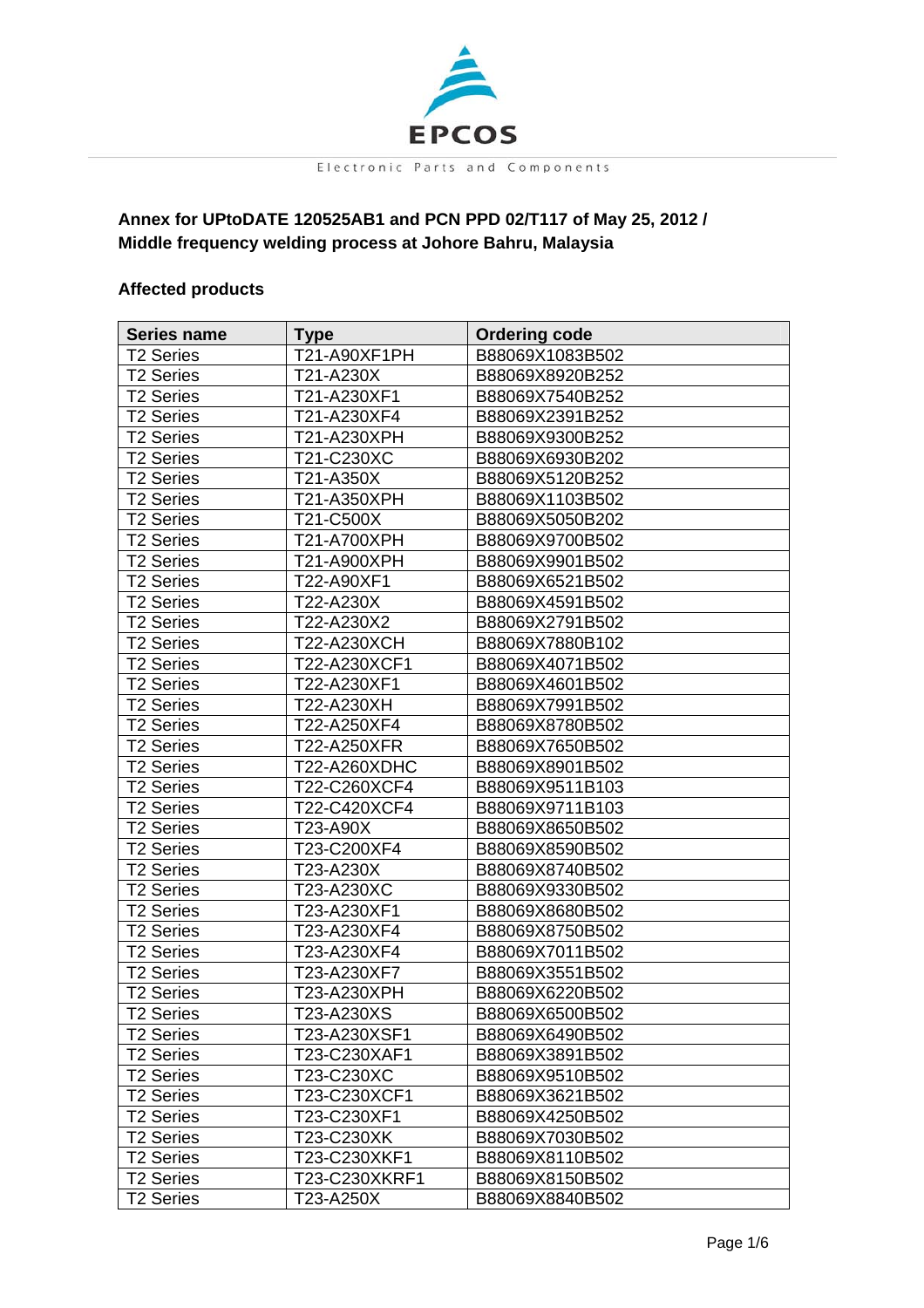

| <b>Series name</b>    | <b>Type</b>  | <b>Ordering code</b> |
|-----------------------|--------------|----------------------|
| <b>T2 Series</b>      | T23-A250XF1  | B88069X9691B502      |
| <b>T2 Series</b>      | T23-A250XF1  | B88069X9810B502      |
| <b>T2 Series</b>      | T23-A250XF4  | B88069X8860B502      |
| <b>T2 Series</b>      | T23-A250XF7  | B88069X6231B502      |
| <b>T2 Series</b>      | T23-C250X    | B88069X5530B502      |
| <b>T2 Series</b>      | T23-C250XF1  | B88069X5500B502      |
| <b>T2 Series</b>      | T23-A260X    | B88069X9790B502      |
| <b>T2 Series</b>      | T23-A260XF1  | B88069X4871B502      |
| <b>T2 Series</b>      | T23-A260XF4  | B88069X9370B502      |
| <b>T2 Series</b>      | T23-A260XCF4 | B88069X5051B502      |
| <b>T2 Series</b>      | T23-A260XPF4 | B88069X4191B502      |
| <b>T2 Series</b>      | T23-A350X*   | B88069X4531B502      |
| <b>T2 Series</b>      | T23-A350X    | B88069X7200B502      |
| <b>T2 Series</b>      | T23-A350XC   | B88069X7190B502      |
| <b>T2 Series</b>      | T23-A350XCF4 | B88069X8100B502      |
| <b>T2 Series</b>      | T23-A350XF1  | B88069X7240B502      |
| <b>T2 Series</b>      | T23-A350XF4  | B88069X7000B502      |
| <b>T2 Series</b>      | T23-C350X    | B88069X8040B502      |
| <b>T2 Series</b>      | T23-C350XS   | B88069X8160B502      |
| <b>T2 Series</b>      | T23-A400XF4  | B88069X5471B502      |
| <b>T2 Series</b>      | T23-A420X*   | B88069X4541B502      |
| <b>T2 Series</b>      | T23-A420X    | B88069X8070B502      |
| <b>T2 Series</b>      | T23-C420X    | B88069X4101B502      |
| <b>T2 Series</b>      | T23-A420X    | B88069X3611B502      |
| <b>T2 Series</b>      | T23-A420XCF4 | B88069X5101B502      |
| <b>T2 Series</b>      | T23-A420XF4  | B88069X7140B502      |
| T2 Series             | T23-A420XF4  | B88069X9900B502      |
| <b>T2 Series</b>      | T23-A450XF4  | B88069X4901B502      |
| <b>T2 Series</b>      | T23-C470X    | B88069X4921B502      |
| <b>T2 Series</b>      | T23-C500XS   | B88069X5160B502      |
| <b>T2 Series</b>      | T23-C600X    | B88069X8120B502      |
| <b>T2 Series</b>      | T23B-A600X   | B88069X1283B502      |
| <b>T2 Series</b>      | T23L-A230XF4 | B88069X3571B502      |
| <b>T2 Series</b>      | T24-A230XF6  | B88069X8730B502      |
| T <sub>2</sub> Series | T25-A230X    | B88069X9290B502      |
| <b>T2 Series</b>      | T25-A230XF1  | B88069X8630B502      |
| <b>T2 Series</b>      | T25-A230XF4  | B88069X9150B502      |
| <b>T2 Series</b>      | T25-A230XFR  | B88069X7630B502      |
| <b>T2 Series</b>      | T25-C230XCF4 | B88069X7740B502      |
| <b>T2 Series</b>      | T25-C230XFR  | B88069X7640B502      |
| <b>T2 Series</b>      | T25-C230XK   | B88069X7040B502      |
| <b>T2 Series</b>      | T25-A250X    | B88069X7050B502      |
| <b>T2 Series</b>      | T25-A350X    | B88069X7750B502      |
| <b>T2 Series</b>      | T25-A350XF1  | B88069X9730B502      |
| <b>T2 Series</b>      | T25-A350XF4  | B88069X7780B502      |
| <b>T2 Series</b>      | T25-C350XS   | B88069X9750B502      |
| <b>T2 Series</b>      | T25-A420X    | B88069X7670B502      |
| <b>T2 Series</b>      | T25-A420XD   | B88069X4881B502      |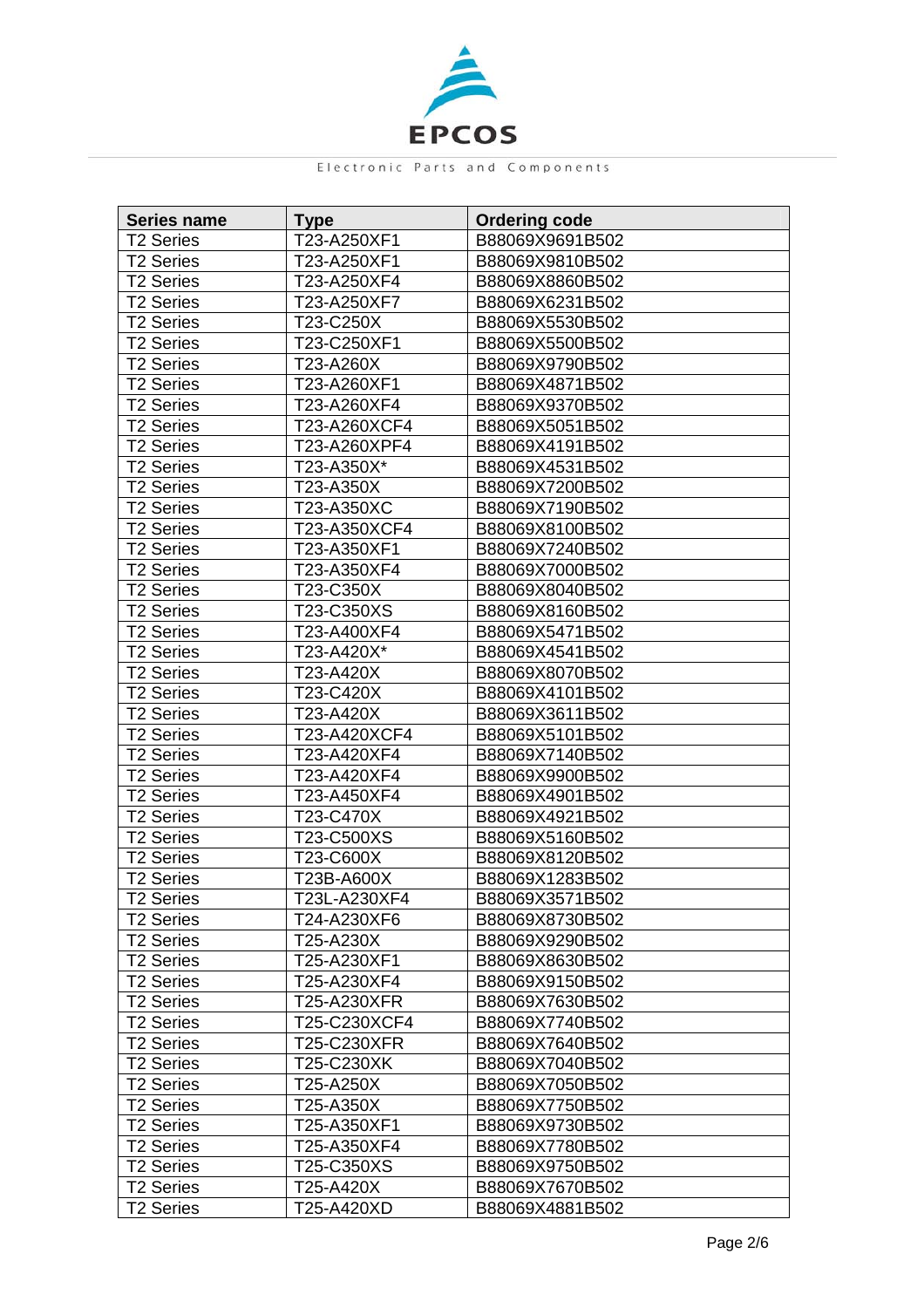

| <b>Series name</b> | <b>Type</b>       | <b>Ordering code</b> |
|--------------------|-------------------|----------------------|
| <b>T2 Series</b>   | T25-C420XF4       | B88069X5561B502      |
| <b>T2 Series</b>   | T25-C470XD        | B88069X5301B502      |
| <b>T2 Series</b>   | T26-A230XF4       | B88069X2781B502      |
| <b>T2 Series</b>   | T27-A230X         | B88069X7790B502      |
| <b>T2 Series</b>   | T27-A230XF1L      | B88069X5580B502      |
| <b>T2 Series</b>   | T27-A230XS        | B88069X986B502       |
| <b>T2 Series</b>   | T27-A250X         | B88069X7340B502      |
| <b>T2 Series</b>   | T27-A250XF1L      | B88069X7720B502      |
| <b>T2 Series</b>   | T27-A350XF1       | B88069X6960B502      |
| <b>T2 Series</b>   | T27-A350XS        | B88069X9870B502      |
| <b>T2 Series</b>   | T27-A400XS        | B88069X8071B502      |
| <b>T2 Series</b>   | T27-A420X         | B88069X3521B502      |
| T2 Series          | T27-A600XS        | B88069X8081B502      |
| <b>T2 Series</b>   | T27-A700XPH       | B88069X4701B502      |
| <b>T2 Series</b>   | T27-A900X         | B88069X5671B502      |
| <b>T2 Series</b>   | T28-C230XCFN      | B88069X6250B502      |
| <b>T2 Series</b>   | T29-A350X         | B88069X4161B502      |
| <b>T2 Series</b>   | T2B-A230XF1       | B88069X8241B502      |
| <b>T2 Series</b>   | T2B-A350XF1       | B88069X3741B502      |
| <b>T2 Series</b>   | T2C-C350X         | B88069X7861B502      |
| <b>T2 Series</b>   | T2E-A260X         | B88069X8591B102      |
| <b>T2 Series</b>   | T2E-C350X         | B88069X8111B102      |
| <b>T2 Series</b>   | <b>T2ES-A350X</b> | B88069X4260B502      |
| <b>T2 Series</b>   | T2N-A90XF1        | B88069X7101B502      |
| <b>T2 Series</b>   | T2N-A250XF1       | B88069X7111B502      |
| <b>T2 Series</b>   | T2N-C350XS        | B88069X9540B502      |
| <b>T2 Series</b>   | T2P-A900X         | B88069X7781B502      |
| <b>T2 Series</b>   | T2S-A260XF4       | B88069X9320B102      |
| <b>TC2 Series</b>  | TC21-A260XF1      | B88069X7561B252      |
| <b>TC2 Series</b>  | TC23-A90XF1       | B88069X7551B502      |
| <b>TC2 Series</b>  | TC2N-A260XF1      | B88069X7531B502      |
| <b>T8 Series</b>   | T81-A90X          | B88069X8440B202      |
| <b>T8 Series</b>   | T81-A90XF1        | B88069X8301B202      |
| <b>T8 Series</b>   | T81-A150X         | B88069X9580B202      |
| T8 Series          | T81-A230X         | B88069X8470B252      |
| <b>T8 Series</b>   | T83-A75X          | B88069X7401B502      |
| T8 Series          | T83-A90X          | B88069X8300B502      |
| <b>T8 Series</b>   | T83-A90X-TII      | B88069X6330B502      |
| <b>T8 Series</b>   | T83-A90XF1        | B88069X8430B502      |
| <b>T8 Series</b>   | T83-A90XF4        | B88069X8350B502      |
| T8 Series          | T83-A150X         | B88069X9590B502      |
| <b>T8 Series</b>   | T83-A150XF1       | B88069X9930B502      |
| <b>T8 Series</b>   | T83-A230X         | B88069X8910B502      |
| T8 Series          | T83-A230X         | B88069X9620B252      |
| T8 Series          | T83-A230XF1       | B88069X9420B502      |
| <b>T8 Series</b>   | T83-A230XF4       | B88069X8870B502      |
| <b>T8 Series</b>   | T83-A230XF4       | B88069X5821B502      |
| <b>T8 Series</b>   | T83-A230XSF4      | B88069X5140B502      |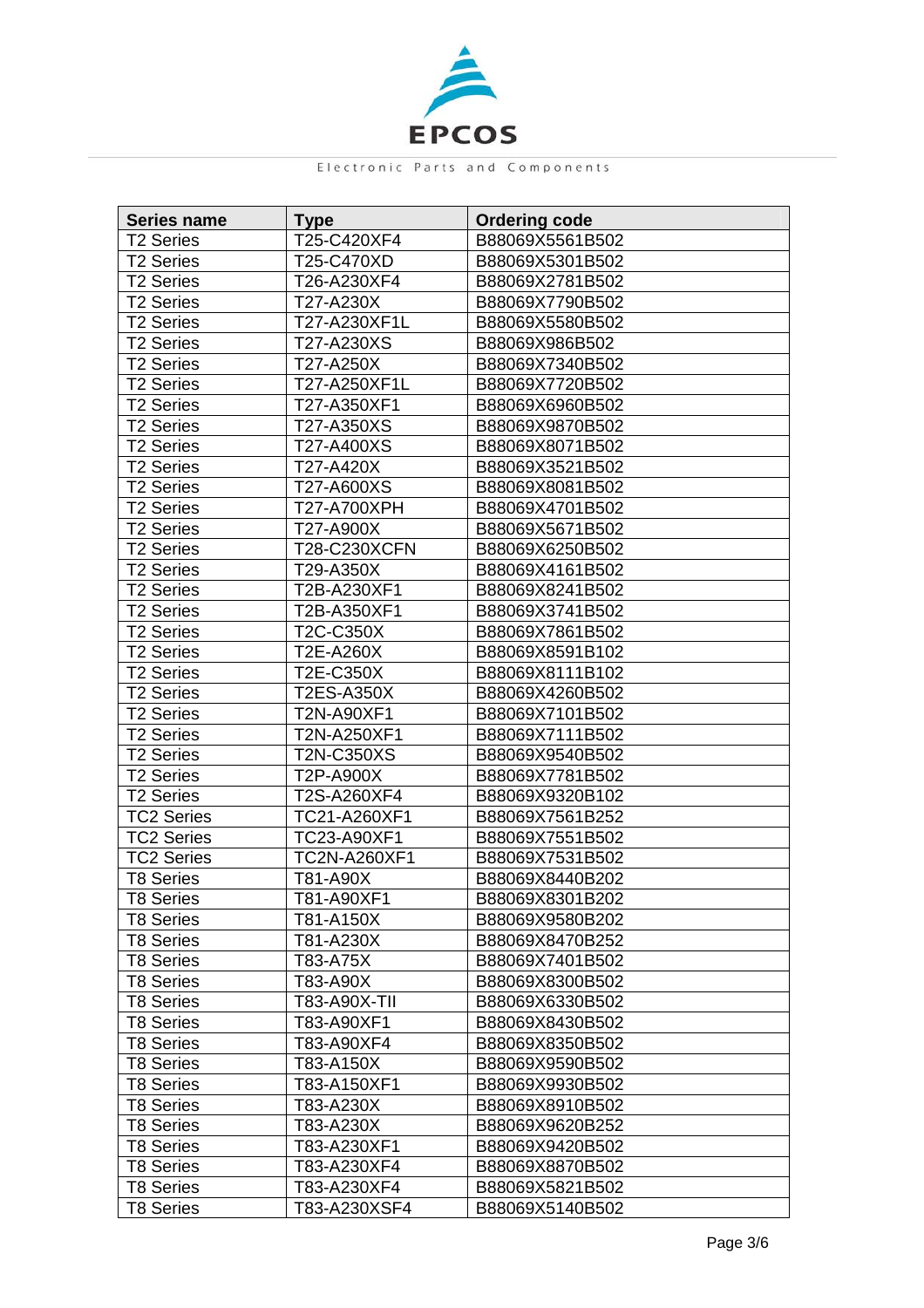

| <b>Series name</b>    | <b>Type</b>   | <b>Ordering code</b> |
|-----------------------|---------------|----------------------|
| T8 Series             | T83-A250X     | B88069X8340B502      |
| <b>T8 Series</b>      | T83-A250XF4   | B88069X8990B502      |
| <b>T8 Series</b>      | T83-A260X     | B88069X2710B502      |
| <b>T8 Series</b>      | T83-A260XF4   | B88069X8250B502      |
| <b>T8 Series</b>      | T83-A260XL    | B88069X6050B502      |
| <b>T8 Series</b>      | T83-A300X     | B88069X7990B502      |
| <b>T8 Series</b>      | T83-A350X     | B88069X8690B502      |
| <b>T8 Series</b>      | T83-A350XF1   | B88069X9410B502      |
| <b>T8 Series</b>      | T83-A350XF4   | B88069X9120B502      |
| <b>T8 Series</b>      | T83-A350XF4B  | B88069X6261B502      |
| <b>T8 Series</b>      | T83-A420X     | B88069X7960B502      |
| <b>T8 Series</b>      | T83-A420XF4   | B88069X7970B502      |
| T8 Series             | T83-A450X     | B88069X5950B502      |
| <b>T8 Series</b>      | T83-A500XF4   | B88069X3771B502      |
| <b>T8 Series</b>      | T83-C600X     | B88069X7890B502      |
| <b>T8 Series</b>      | T83-C600X     | B88069X8530B502      |
| <b>T8 Series</b>      | T83L-A230XF4  | B88069X3561B502      |
| <b>T8 Series</b>      | T83S-C420X    | B88069X7001B502      |
| <b>T8 Series</b>      | T84-A230XF6   | B88069X8520B202      |
| <b>T8 Series</b>      | T85-A90X      | B88069X9031B502      |
| <b>T8 Series</b>      | T85-A230XF1   | B88069X9720B502      |
| <b>T8 Series</b>      | T85-A230XF4   | B88069X9260B502      |
| <b>T8 Series</b>      | T85-A260XF4   | B88069X9270B502      |
| <b>T8 Series</b>      | T85-A350XF4   | B88069X9230B502      |
| <b>T8 Series</b>      | T85-A420X     | B88069X6991B502      |
| <b>T8 Series</b>      | T87-A90X      | B88069X5870B502      |
| <b>T8 Series</b>      | T87-A230X     | B88069X8900B502      |
| <b>T8 Series</b>      | T87-A350X     | B88069X8850B502      |
| <b>T8 Series</b>      | T87-C600X     | B88069X8550B502      |
| <b>T8 Series</b>      | T87-C600X     | B88069X9070B502      |
| <b>T8 Series</b>      | T88-A90XSMDN  | B88069X4451T302      |
| <b>T8 Series</b>      | T88-A230XSMDN | B88069X4461T302      |
| <b>T8 Series</b>      | T89-A350XF1   | B88069X3921B502      |
| <b>T8 Series</b>      | T8D-C600X     | B88069X8731B502      |
| <b>T8 Series</b>      | T8T-A260XL    | B88069X5371B502      |
| <b>T8 Series</b>      | T8NE-A350X    | B88069X8320B502      |
| <b>TC8 Series</b>     | TC83-A230XF1  | B88069X5611B502      |
| <b>TC8 Series</b>     | TC83-A230XF1  | B88069X6921B502      |
| <b>TC8 Series</b>     | TC83-A400XF1  | B88069X6171B502      |
| <b>TC8 Series</b>     | TC85-A230XF1  | B88069X6621B502      |
| <b>TC8 Series</b>     | TC85-A230XF7  | B88069X6841B502      |
| <b>T3 Series</b>      | T31-A90X      | B88069X2261B252      |
| <b>T3 Series</b>      | T31-A230X     | B88069X3130B252      |
| <b>T3 Series</b>      | T31-A350X     | B88069X3090B252      |
| T <sub>3</sub> Series | T32-A230X     | B88069X3280B502      |
| <b>T3 Series</b>      | T32-A230XF1R  | B88069X9560B502      |
| <b>T3 Series</b>      |               |                      |
|                       | T32-A350XF1R  | B88069X5850B502      |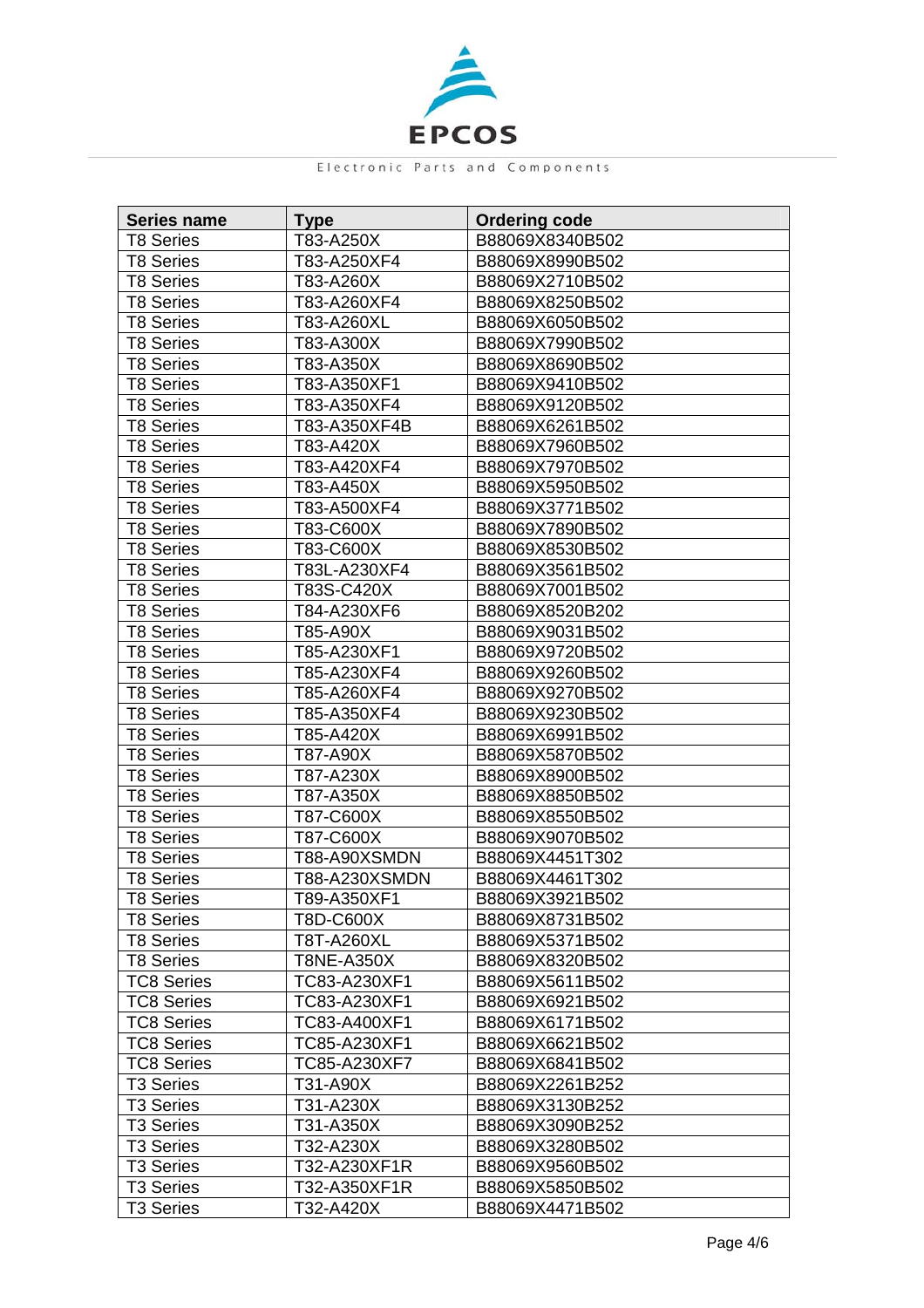

| <b>Series name</b> | <b>Type</b>       | <b>Ordering code</b> |
|--------------------|-------------------|----------------------|
| T3 Series          | T33-A90X          | B88069X2271B502      |
| <b>T3 Series</b>   | T33-A230X         | B88069X9800B502      |
| <b>T3 Series</b>   | T33-A230X8F1      | B88069X9911B502      |
| <b>T3 Series</b>   | T33-A230XF1       | B88069X9550B502      |
| <b>T3 Series</b>   | T33-A230XL        | B88069X7831B502      |
| <b>T3 Series</b>   | T33-C230XCF1      | B88069X5750B502      |
| <b>T3 Series</b>   | T33-A250XCF1      | B88069X5450B502      |
| <b>T3 Series</b>   | T33-A250XF1       | B88069X3971B502      |
| <b>T3 Series</b>   | T33-A350X         | B88069X1470B502      |
| <b>T3 Series</b>   | T33-A350X8F1      | B88069X9921B502      |
| <b>T3 Series</b>   | T35-A230X         | B88069X3080B502      |
| <b>T3 Series</b>   | T35-A230XS        | B88069X2611B502      |
| T3 Series          | T35-A260X         | B88069X9610B502      |
| <b>T3 Series</b>   | T35-A350X         | B88069X3110B502      |
| <b>T3 Series</b>   | T38-A230XF4A      | B88069X4060B502      |
| <b>T3 Series</b>   | T38-A230XF9       | B88069X2760B502      |
| <b>T3 Series</b>   | T3C-A230XF9       | B88069X1290B502      |
| <b>T3 Series</b>   | T3C-A250XCF9      | B88069X1460B502      |
| <b>T3 Series</b>   | T3C-A250XF9       | B88069X1310B502      |
| <b>T3 Series</b>   | T3D-A230XF1       | B88069X6460B502      |
| <b>T3 Series</b>   | T3S-A230XF1       | B88069X9890B502      |
| <b>TC3 Series</b>  | TC3S-A230XF1      | B88069X6801B502      |
| <b>TC3 Series</b>  | TC33-A260XF1      | B88069X6791B502      |
| <b>T6 Series</b>   | T61-C350X         | B88069X7700B102      |
| <b>T6 Series</b>   | T61-C600X         | B88069X8820B102      |
| <b>T6 Series</b>   | T61-C650X         | B88069X7230B102      |
| <b>T6 Series</b>   | T63-C350X         | B88069X7460B102      |
| <b>T6 Series</b>   | T63-C350XS        | B88069X8050B102      |
| <b>T6 Series</b>   | T63-A550X         | B88069X7071B102      |
| <b>T6 Series</b>   | T63-C600X         | B88069X8830B102      |
| <b>T6 Series</b>   | T63-C600XT6       | B88069X5201B282      |
| <b>T6 Series</b>   | T63-C650X         | B88069X6990B102      |
| <b>T6 Series</b>   | T64-C350X         | B88069X7500B252      |
| <b>T6 Series</b>   | T65-C350X         | B88069X9960B102      |
| T6 Series          | T66-C350X         | B88069X3780B162      |
| <b>T6 Series</b>   | T67-C350X         | B88069X9950B202      |
| <b>T6 Series</b>   | T68-C350X         | B88069X7590B102      |
| <b>T6 Series</b>   | T69-C350X         | B88069X5610B162      |
| <b>T6 Series</b>   | T6A-C350X         | B88069X5091B162      |
| <b>T6 Series</b>   | T6B-C350X         | B88069X5131B102      |
| <b>TC6 Series</b>  | TC63-A550XF1      | B88069X7631B102      |
| <b>T9 Series</b>   | T93A-A90X1        | B88069X9941B502      |
| <b>T9 Series</b>   | T93A-A230X1       | B88069X9951B502      |
| <b>T9 Series</b>   | T93S-A230X1       | B88069X9931B502      |
| <b>EB Series</b>   | EB3-A230X (JB)    | B88069X8221B502      |
| <b>EB Series</b>   | EB3-A230XF1 (JB)  | B88069X7611B502      |
| <b>EB Series</b>   | EB3-C230XF1 (JB)  | B88069X8431B502      |
| <b>EB Series</b>   | EB37-A230XF1 (JB) | B88069X8101B502      |